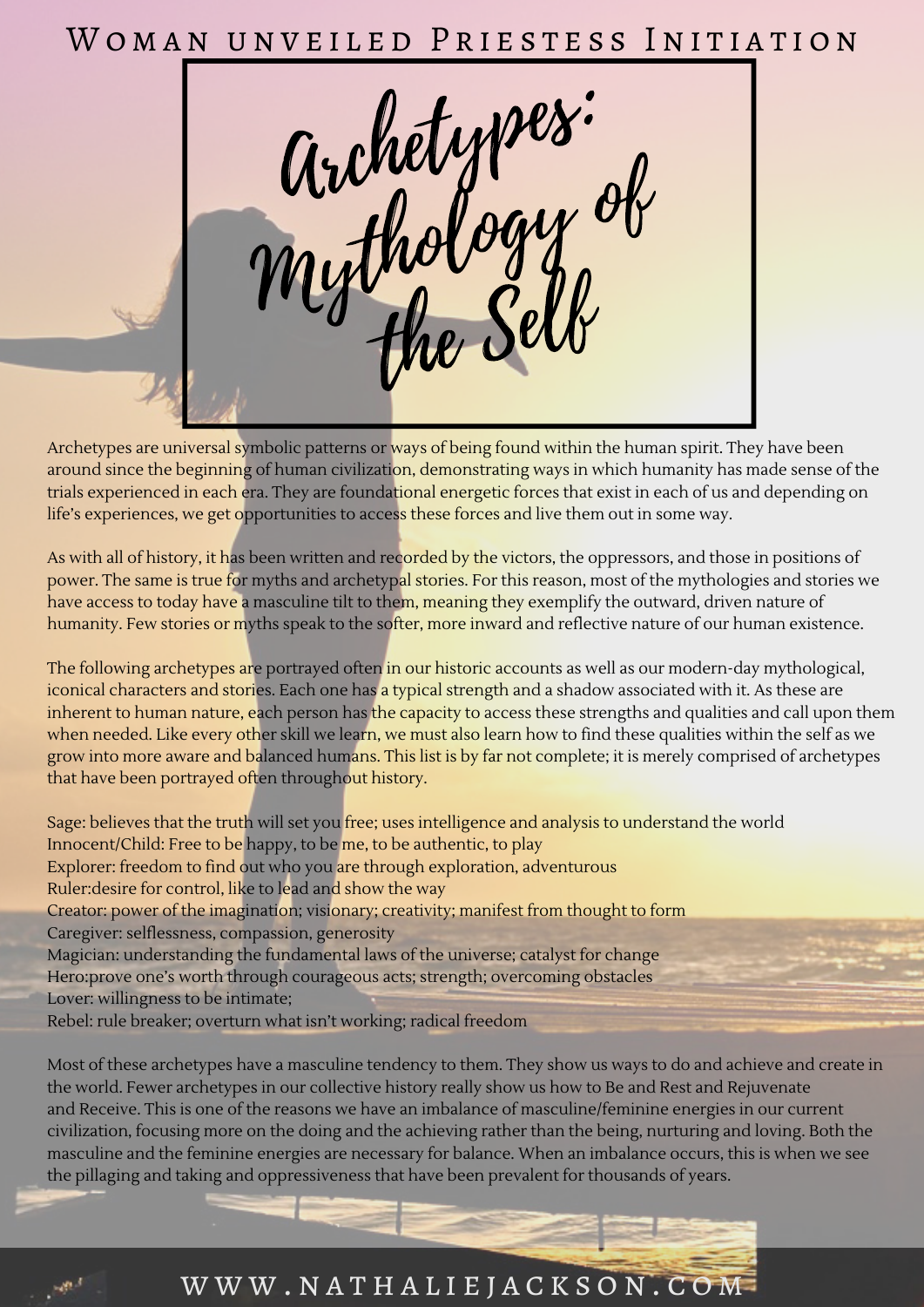One example of this is the Hero's Journey, which is a typical story-line that has been present since the beginning. We see it often in movies and books of this era. Consider stories like Harry Potter, or Star Wars, or Indiana Jones. This is the quest of the self. The hero sees a problem and knows he must leave his current comfort level, his current home, to go out and seek the answer to this problem. Along the way he encounters obstacles and adversaries and learns how to surmount any obstacles by sourcing his strength and resilience from within. This is a quest of personal growth, power, inner strength and overcoming adversary. This story is very valid for us all, as we will at some point along the way go on our own hero's journey. So when we think of the HERO archetype, we think of questing, overcoming, resourcing within the self. What of the HEROINE?How is her journey portrayed? Rarely do we hear of her quest, as the details are an inward journey. The Heroine looks within to find her heart and learns to tune into the specific note of her soul. She seeks this wisdom in the natural world. She watches; she listens. She soon may even discover that the natural world, without human interference, is a perfect symphony. It requires nothing external in order to be perfection. If she continues on her quest she may even discover that SHE is in fact a part of the natural world. Her inner soul resonance plays in harmony with the symphony of the Earth. There's nothing she needs to become or to do in order to experience this.She only needs to slow down enough to remember.

I love our modern-day Heroine story of Wonder Woman. She's a great example of the balanced masculine/feminine energies. Knowing her strength and her worth, she's not afraid to be soft and vulnerable. She claims the space that is her's and knows the strength lies in her vulnerability and her open heart.

In order to restore harmony and balance, our current mythos must portray the balance of the human spirit both the masculine AND the feminine. This is the time to give rise to the feminine within us all, to learn to listen and rest and recalibrate our inner world. It is time to remember that we are a part of the natural world and therefore our being-ness is perfect just as we are. There is no need to be anything different for anyone else.

"Be", Mother Earth says. "Just as you are". See the perfection in the natural world and weave yourself into this story. You too are perfect. Find your soul note and learn to sing it with your whole heart.

From this place we begin to write the new mythos in a balanced way for our current civilization. We are the myth makers, the story tellers, the weavers. The stories and myths we tell and live out today will be the history and Her-story of tomorrow. What story are you telling? What myth are you writing with your very existence?

Be brave. Write a story that makes your heart sing...

With Love, Nathalie

## www.nathaliejackson.com